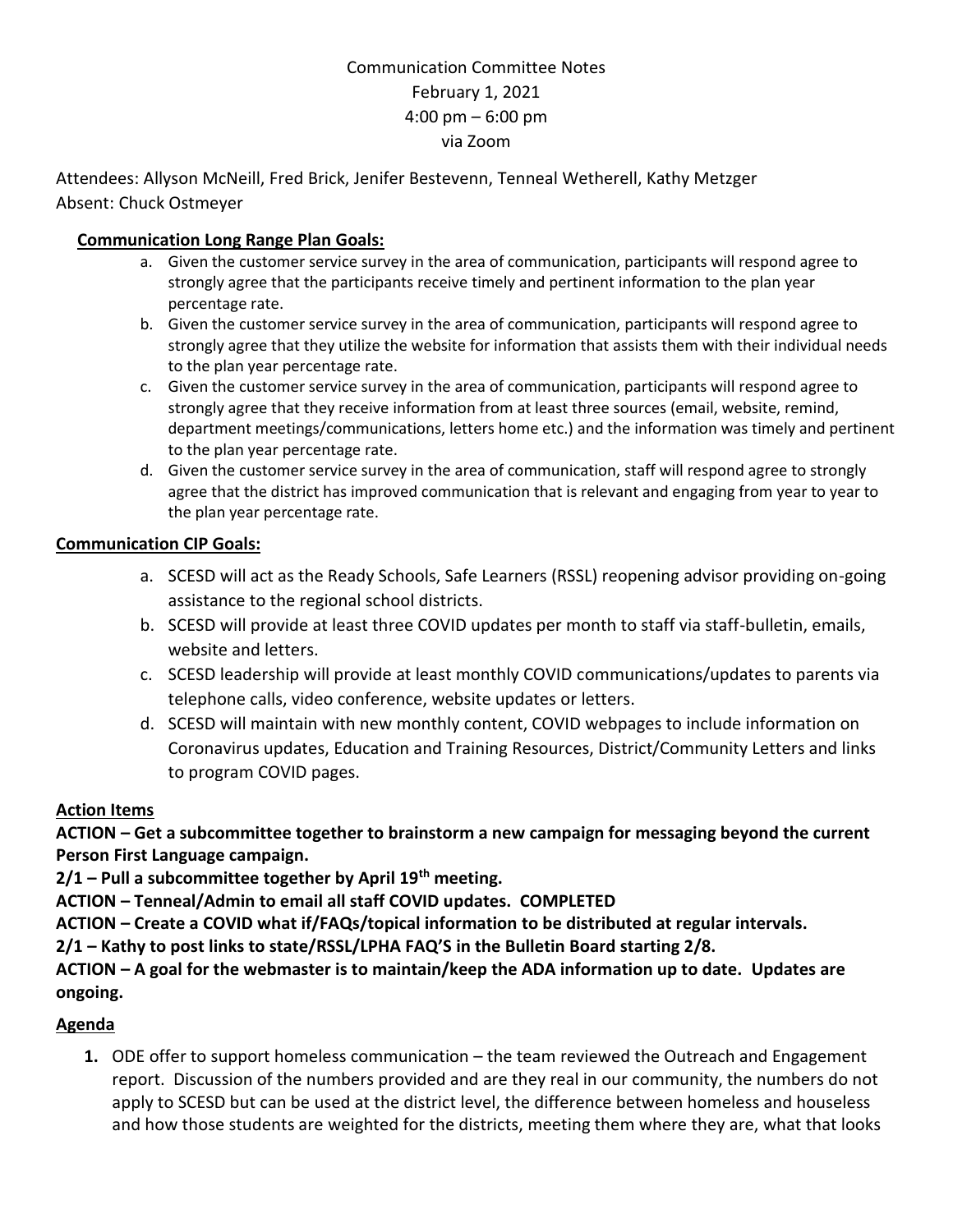like for students accessing our services and already receiving wrap around support. Tenneal has one more meeting to review the 3499 group.

ACTION – share with homeless/3499/Title III district liaisons to move forward.

- **2.** COVID communication discussion the team discussed how SCESD is providing information. There was a request from the safety committee to share information before spring break (Did you get your first vaccine? Do you need the second dose? Everyone will still need to follow protocols, please don't travel, it's not safe, provide information on spikes after holidays and long weekends without blaming) and after spring break (reminder of protocols, wear masks, lifting). Tenneal shared that SCESD focus groups reported some felt shamed about COVID information. ACTION – Tenneal and Kathy to work on emails/Bulletin Board reminders/information before and after spring break.
- **3.** Other communications: Districts need to re-engage with parents for SSA funding by May/June.
- **4.** Customer Assistance survey rollout in the past surveys have been sent out via email, district/admin meetings, home school, EI/ECSE and ALS mailings. This year we will need to communicate during zoom meetings and send mailings.

Action – Tenneal and Kathy to push out by the first week of April.

**5.** Discuss activities for 21/22 –

- Management teams to review focus groups data then send to governance committee to design strategies/CIP for next year.

**6.** Parent Café report – emerging bi-lingual families met with the Parenting Hub using online platforms with 2 cafes offered. The first on COVID, the second on attendance and grading. The families were put into break out groups with information translated, including Tenneal's presentation. The first café had 11 families attend, the second had 20 families and admin from 5 districts attend. Tenneal shared with the NB district that they could do this during the Superintendent coffee meetings for their specific district families by partnering with Coos Hispanic Alliance, who will use their network to get information out to families. The cafes are a space to just listen for the admin/districts and attendees are steered away from personal complaints but it is noted that their complaint was heard and someone will reach out later. Family attendees choose the next subject to be discussed.

After the cafes the families are sent hand written thank you with gift card. Discussion how to get families to participate without always expecting a gift (raffle), post COVID to get business sponsorships and how much organizationally/programs could budget for the cafes. \$5,000 is budgeted under curriculum for our districts to use next year.

Allyson shared how EI/ECSE might use the same format for smaller focus groups and kindergarten transition and ALS could find out if families are actively participate in IEPs. The cafes could also be used for parent training and to continue to help fill in gaps.

Discussion of older/high school students and the need for transition to include YTP and the possibility to bring in a speaker to discuss setting up trusts for students/families.